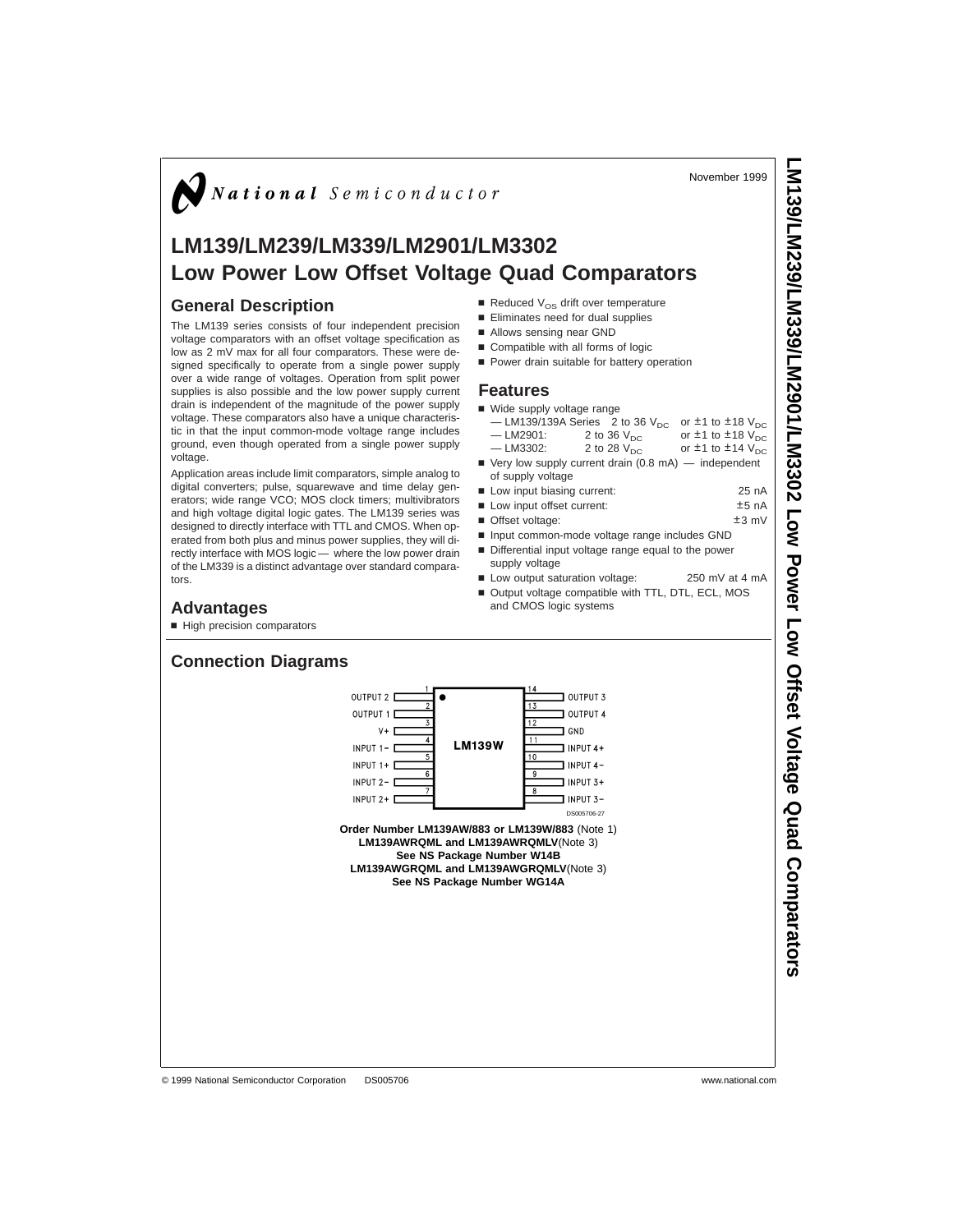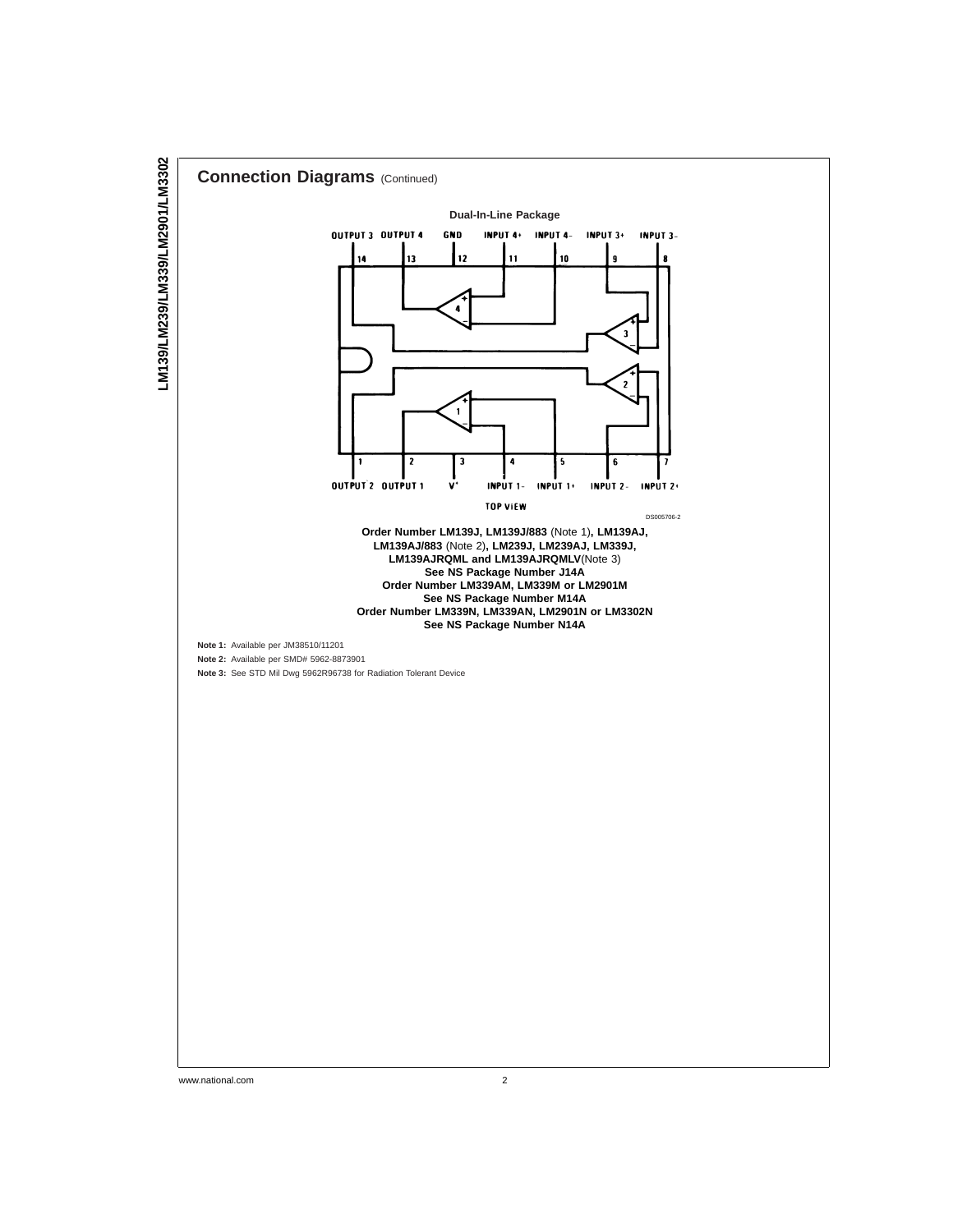|                                                              | <b>Absolute Maximum Ratings (Note 13)</b>                                                                                                                          |                                                                                                                            |                                               |     |                |                 |                 |     |                                               |                             |  |  |
|--------------------------------------------------------------|--------------------------------------------------------------------------------------------------------------------------------------------------------------------|----------------------------------------------------------------------------------------------------------------------------|-----------------------------------------------|-----|----------------|-----------------|-----------------|-----|-----------------------------------------------|-----------------------------|--|--|
|                                                              | If Military/Aerospace specified devices are required, please contact the National Semiconductor Sales Office/<br>Distributors for availability and specifications. |                                                                                                                            |                                               |     |                |                 |                 |     |                                               |                             |  |  |
|                                                              |                                                                                                                                                                    |                                                                                                                            | LM139/LM239/LM339                             |     |                |                 |                 |     |                                               |                             |  |  |
|                                                              |                                                                                                                                                                    |                                                                                                                            | LM139A/LM239A/LM339A                          |     |                |                 |                 |     | LM3302                                        |                             |  |  |
|                                                              |                                                                                                                                                                    |                                                                                                                            | LM2901                                        |     |                |                 |                 |     |                                               |                             |  |  |
| Supply Voltage, V <sup>+</sup>                               |                                                                                                                                                                    |                                                                                                                            | 36 $V_{DC}$ or $\pm$ 18 $V_{DC}$              |     |                |                 |                 |     | 28 $V_{DC}$ or $\pm$ 14 $V_{DC}$              |                             |  |  |
| Differential Input Voltage (Note 11)                         |                                                                                                                                                                    |                                                                                                                            | $36V_{DC}$                                    |     |                |                 |                 |     | 28 $V_{DC}$                                   |                             |  |  |
| Input Voltage                                                |                                                                                                                                                                    |                                                                                                                            | $-0.3$ V <sub>DC</sub> to +36 V <sub>DC</sub> |     |                |                 |                 |     | $-0.3$ V <sub>DC</sub> to +28 V <sub>DC</sub> |                             |  |  |
| Input Current ( $V_{IN}$ <-0.3 $V_{DC}$ ),                   |                                                                                                                                                                    |                                                                                                                            |                                               |     |                |                 |                 |     |                                               |                             |  |  |
| (Note 6)                                                     |                                                                                                                                                                    |                                                                                                                            | 50 mA                                         |     |                |                 |                 |     | 50 mA                                         |                             |  |  |
| Power Dissipation (Note 4)<br>Molded DIP                     |                                                                                                                                                                    |                                                                                                                            | 1050 mW                                       |     |                |                 |                 |     | 1050 mW                                       |                             |  |  |
| Cavity DIP                                                   |                                                                                                                                                                    |                                                                                                                            | 1190 mW                                       |     |                |                 |                 |     |                                               |                             |  |  |
| Small Outline Package                                        |                                                                                                                                                                    |                                                                                                                            | 760 mW                                        |     |                |                 |                 |     |                                               |                             |  |  |
| Output Short-Circuit to GND,                                 |                                                                                                                                                                    |                                                                                                                            |                                               |     |                |                 |                 |     |                                               |                             |  |  |
| (Note 5)                                                     |                                                                                                                                                                    |                                                                                                                            | Continuous                                    |     |                |                 |                 |     | Continuous                                    |                             |  |  |
| Storage Temperature Range                                    |                                                                                                                                                                    |                                                                                                                            | $-65^{\circ}$ C to +150 $^{\circ}$ C          |     |                |                 |                 |     | $-65^{\circ}$ C to +150 $^{\circ}$ C          |                             |  |  |
| Lead Temperature                                             |                                                                                                                                                                    |                                                                                                                            |                                               |     |                |                 |                 |     |                                               |                             |  |  |
| (Soldering, 10 seconds)                                      |                                                                                                                                                                    |                                                                                                                            | $260^{\circ}$ C                               |     |                |                 |                 |     | $260^{\circ}$ C                               |                             |  |  |
| <b>Operating Temperature Range</b>                           |                                                                                                                                                                    |                                                                                                                            |                                               |     |                |                 |                 |     | $-40^{\circ}$ C to $+85^{\circ}$ C            |                             |  |  |
| LM339/LM339A                                                 |                                                                                                                                                                    |                                                                                                                            | $0^{\circ}$ C to +70 $^{\circ}$ C             |     |                |                 |                 |     |                                               |                             |  |  |
| LM239/LM239A                                                 |                                                                                                                                                                    |                                                                                                                            | $-25^{\circ}$ C to $+85^{\circ}$ C            |     |                |                 |                 |     |                                               |                             |  |  |
| LM2901                                                       | $-40^{\circ}$ C to $+85^{\circ}$ C                                                                                                                                 |                                                                                                                            |                                               |     |                |                 |                 |     |                                               |                             |  |  |
| LM139/LM139A                                                 |                                                                                                                                                                    |                                                                                                                            | $-55^{\circ}$ C to +125 $^{\circ}$ C          |     |                |                 |                 |     |                                               |                             |  |  |
| Soldering Information                                        |                                                                                                                                                                    |                                                                                                                            |                                               |     |                |                 |                 |     |                                               |                             |  |  |
| Dual-In-Line Package                                         |                                                                                                                                                                    |                                                                                                                            |                                               |     |                |                 |                 |     |                                               |                             |  |  |
| Soldering (10 seconds)                                       |                                                                                                                                                                    | $260^{\circ}$ C                                                                                                            |                                               |     |                | $260^{\circ}$ C |                 |     |                                               |                             |  |  |
| Small Outline Package                                        | $215^{\circ}$ C                                                                                                                                                    |                                                                                                                            |                                               |     |                |                 | $215^{\circ}$ C |     |                                               |                             |  |  |
| Vapor Phase (60 seconds)<br>Infrared (15 seconds)            | $220^{\circ}$ C                                                                                                                                                    |                                                                                                                            |                                               |     |                |                 | $220^{\circ}$ C |     |                                               |                             |  |  |
|                                                              |                                                                                                                                                                    | See AN-450 "Surface Mounting Methods and Their Effect on Product Reliability" for other methods of soldering surface mount |                                               |     |                |                 |                 |     |                                               |                             |  |  |
| devices.                                                     |                                                                                                                                                                    |                                                                                                                            |                                               |     |                |                 |                 |     |                                               |                             |  |  |
| ESD rating (1.5 k $\Omega$ in series with 100 pF)            |                                                                                                                                                                    |                                                                                                                            | 600V                                          |     |                |                 | 600V            |     |                                               |                             |  |  |
|                                                              |                                                                                                                                                                    |                                                                                                                            |                                               |     |                |                 |                 |     |                                               |                             |  |  |
| <b>Electrical Characteristics</b>                            |                                                                                                                                                                    |                                                                                                                            |                                               |     |                |                 |                 |     |                                               |                             |  |  |
| ( $V^*=5$ $V_{DC}$ , $T_A = 25$ °C, unless otherwise stated) |                                                                                                                                                                    |                                                                                                                            |                                               |     |                |                 |                 |     |                                               |                             |  |  |
| <b>Parameter</b>                                             | <b>Conditions</b>                                                                                                                                                  |                                                                                                                            | <b>LM139A</b>                                 |     | LM239A, LM339A |                 | LM139           |     |                                               | <b>Units</b>                |  |  |
|                                                              |                                                                                                                                                                    | Min Typ                                                                                                                    | Max                                           | Min | Typ            | Max             | Min Typ         |     | Max                                           |                             |  |  |
| Input Offset Voltage                                         | (Note 12)                                                                                                                                                          | 1.0                                                                                                                        | 2.0                                           |     | 1.0            | 2.0             |                 | 2.0 | 5.0                                           | $\mathsf{mV}_{\mathsf{DC}}$ |  |  |
| Input Bias Current                                           | $I_{IN(+)}$ or $I_{IN(-)}$ with Output in                                                                                                                          | 25                                                                                                                         | 100                                           |     | 25             | 250             |                 | 25  | 100                                           | $nA_{DC}$                   |  |  |
|                                                              | Linear Range, (Note 8), V <sub>CM</sub> =0V                                                                                                                        |                                                                                                                            |                                               |     |                |                 |                 |     |                                               |                             |  |  |
| Input Offset Current                                         | $I_{IN(+)} - I_{IN(-)}$ , $V_{CM} = 0V$                                                                                                                            | 3.0                                                                                                                        | 25                                            |     | 5.0            | 50              |                 | 3.0 | 25                                            | $nA_{DC}$                   |  |  |
| Input Common-Mode                                            | $V^+ = 30 V_{DC}$ (LM3302,                                                                                                                                         | 0                                                                                                                          | $V^+ - 1.5$                                   | 0   |                | $V^+ - 1.5$     | 0               |     | $V^+ - 1.5$                                   | $\rm V_{DC}$                |  |  |
| Voltage Range                                                | $V^+ = 28 V_{DC}$ (Note 9)                                                                                                                                         |                                                                                                                            |                                               |     |                |                 |                 |     |                                               |                             |  |  |
| Supply Current                                               | $R_L = \infty$ on all Comparators,                                                                                                                                 | 0.8                                                                                                                        | 2.0                                           |     | 0.8            | 2.0             |                 | 0.8 | 2.0                                           | mA <sub>DC</sub>            |  |  |
|                                                              | $R_1 = \infty$ , V <sup>+</sup> =36V,                                                                                                                              |                                                                                                                            |                                               |     | 1.0            | 2.5             |                 | 1.0 | 2.5                                           | $mA_{DC}$                   |  |  |
|                                                              | (LM3302, V <sup>+</sup> =28 V <sub>DC</sub> )                                                                                                                      |                                                                                                                            |                                               |     |                |                 |                 |     |                                               |                             |  |  |
| Voltage Gain                                                 | $R_1 \ge 15$ kΩ, V <sup>+</sup> =15 V <sub>DC</sub>                                                                                                                | 50 200                                                                                                                     |                                               | 50  | 200            |                 | 50 200          |     |                                               | V/mV                        |  |  |
|                                                              | $V_o$ = 1 $V_{DC}$ to 11 $V_{DC}$                                                                                                                                  |                                                                                                                            |                                               |     |                |                 |                 |     |                                               |                             |  |  |
| Large Signal                                                 | $V_{IN}$ =TTL Logic Swing, $V_{REF}$ =                                                                                                                             | 300                                                                                                                        |                                               |     | 300            |                 |                 | 300 |                                               | ns                          |  |  |
| Response Time                                                | 1.4 $V_{DC}$ , $V_{RL} = 5 V_{DC}$ ,                                                                                                                               |                                                                                                                            |                                               |     |                |                 |                 |     |                                               |                             |  |  |
|                                                              | $R_1 = 5.1$ k $\Omega$                                                                                                                                             |                                                                                                                            |                                               |     |                |                 |                 |     |                                               |                             |  |  |
| Response Time                                                | $V_{RL} = 5 V_{DC}$ , R <sub>L</sub> =5.1 kΩ,                                                                                                                      |                                                                                                                            | 1.3                                           |     | 1.3            |                 |                 | 1.3 |                                               | μs                          |  |  |
|                                                              | (Note 10)                                                                                                                                                          |                                                                                                                            |                                               |     |                |                 |                 |     |                                               |                             |  |  |
|                                                              |                                                                                                                                                                    |                                                                                                                            |                                               |     |                |                 |                 |     |                                               |                             |  |  |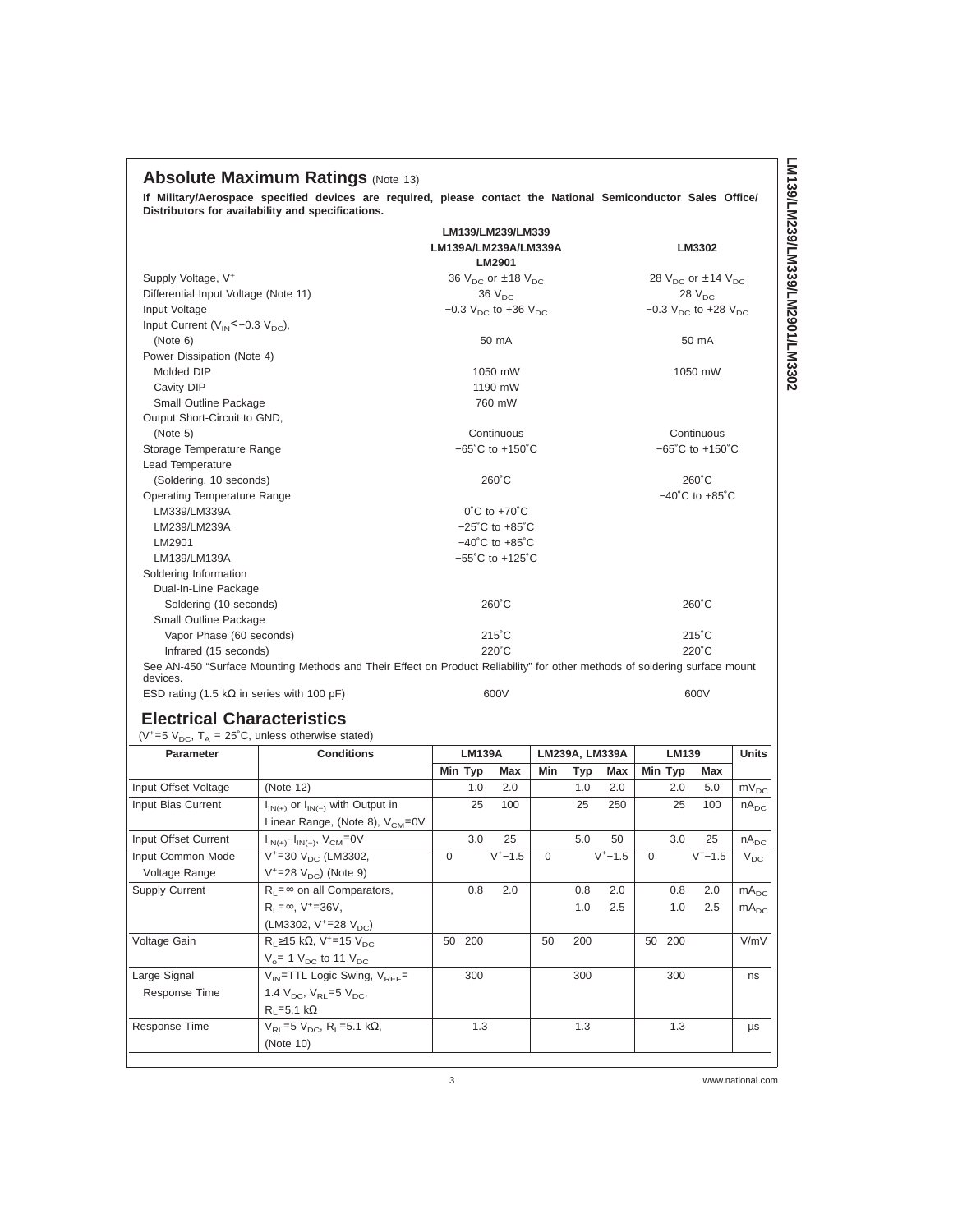# **Electrical Characteristics** (Continued)

( $V^+=5 V_{DC}$ ,  $T_A = 25°C$ , unless otherwise stated)

| <b>Parameter</b>           | <b>Conditions</b>                        |         | <b>LM139A</b> |     | <b>LM239A, LM339A</b> |     |     |         | <b>Units</b> |     |                  |
|----------------------------|------------------------------------------|---------|---------------|-----|-----------------------|-----|-----|---------|--------------|-----|------------------|
|                            |                                          | Min Typ |               | Max | Min                   | Typ | Max | Min Typ |              | Max |                  |
| <b>Output Sink Current</b> | $V_{IN(-)}=1$ $V_{DC}$ , $V_{IN(+)}=0$ , | 6.0     | 16            |     | 6.0                   | 16  |     | 6.0     | 16           |     | mA <sub>DC</sub> |
|                            | $V0 \le 1.5 VDC$                         |         |               |     |                       |     |     |         |              |     |                  |
| <b>Saturation Voltage</b>  | $V_{IN(-)}=1$ $V_{DC}$ , $V_{IN(+)}=0$ , |         | 250           | 400 |                       | 250 | 400 |         | 250          | 400 | $mv_{DC}$        |
|                            | I <sub>SINK</sub> ≤4 mA                  |         |               |     |                       |     |     |         |              |     |                  |
| Output Leakage             | $V_{IN(+)}=1$ $V_{DC}$ , $V_{IN(-)}=0$ , |         | 0.1           |     |                       | 0.1 |     |         | 0.1          |     | $nA_{DC}$        |
| Current                    | $V_{\Omega} = 5 V_{\text{DC}}$           |         |               |     |                       |     |     |         |              |     |                  |

### **Electrical Characteristics**

( $V^+=5$   $V_{DC}$ ,  $T_A = 25^\circ C$ , unless otherwise stated)

| <b>Parameter</b>           | <b>Conditions</b>                                              | LM239, LM339 |     |             |          | LM2901  |             | LM3302         | <b>Units</b> |             |                  |
|----------------------------|----------------------------------------------------------------|--------------|-----|-------------|----------|---------|-------------|----------------|--------------|-------------|------------------|
|                            |                                                                | Min          | Typ | Max         |          | Min Typ | Max         |                | Min Typ      | Max         |                  |
| Input Offset Voltage       | (Note 12)                                                      |              | 2.0 | 5.0         |          | 2.0     | 7.0         |                | 3            | 20          | $mv_{DC}$        |
| Input Bias Current         | $I_{IN(+)}$ or $I_{IN(-)}$ with Output in                      |              | 25  | 250         |          | 25      | 250         |                | 25           | 500         | $nA_{DC}$        |
|                            | Linear Range, (Note 8), $V_{CM} = 0V$                          |              |     |             |          |         |             |                |              |             |                  |
| Input Offset Current       | $I_{IN(+)} - I_{IN(-)}$ , $V_{CM} = 0V$                        |              | 5.0 | 50          |          | 5       | 50          |                | 3            | 100         | $nA_{DC}$        |
| Input Common-Mode          | $V^* = 30$ V <sub>DC</sub> (LM3302,                            | $\Omega$     |     | $V^+ - 1.5$ | $\Omega$ |         | $V^+ - 1.5$ | $\Omega$       |              | $V^+ - 1.5$ | $V_{DC}$         |
| Voltage Range              | $V^+ = 28$ $V_{DC}$ ) (Note 9)                                 |              |     |             |          |         |             |                |              |             |                  |
| <b>Supply Current</b>      | $R_1 = \infty$ on all Comparators,                             |              | 0.8 | 2.0         |          | 0.8     | 2.0         |                | 0.8          | 2.0         | mA <sub>DC</sub> |
|                            | $R_1 = \infty$ , V <sup>+</sup> =36V,                          |              | 1.0 | 2.5         |          | 1.0     | 2.5         |                | 1.0          | 2.5         | mA <sub>DC</sub> |
|                            | (LM3302, $V^+ = 28 V_{DC}$ )                                   |              |     |             |          |         |             |                |              |             |                  |
| Voltage Gain               | $R_1$ ≥15 kΩ, V <sup>+</sup> =15 V <sub>DC</sub>               | 50           | 200 |             | 25       | 100     |             | $\overline{2}$ | 30           |             | V/mV             |
|                            | $V_{o}$ = 1 $V_{DC}$ to 11 $V_{DC}$                            |              |     |             |          |         |             |                |              |             |                  |
| Large Signal               | $V_{IN}$ =TTL Logic Swing, $V_{BEF}$ =                         |              | 300 |             |          | 300     |             |                | 300          |             | ns               |
| Response Time              | 1.4 $V_{DC}$ , $V_{RI}$ = 5 $V_{DC}$ ,                         |              |     |             |          |         |             |                |              |             |                  |
|                            | $R_1 = 5.1$ k $\Omega$ ,                                       |              |     |             |          |         |             |                |              |             |                  |
| Response Time              | $V_{\text{RI}}$ = 5 $V_{\text{DC}}$ , R <sub>1</sub> = 5.1 kΩ, |              | 1.3 |             |          | 1.3     |             |                | 1.3          |             | μs               |
|                            | (Note 10)                                                      |              |     |             |          |         |             |                |              |             |                  |
| <b>Output Sink Current</b> | $V_{IN(-)}=1$ $V_{DC}$ , $V_{IN(+)}=0$ ,                       | 6.0          | 16  |             | 6.0      | 16      |             | 6.0            | 16           |             | mA <sub>DC</sub> |
|                            | $VO \le 1.5 VDC$                                               |              |     |             |          |         |             |                |              |             |                  |
| <b>Saturation Voltage</b>  | $V_{IN(-)}=1$ $V_{DC}$ , $V_{IN(+)}=0$ ,                       |              | 250 | 400         |          | 250     | 400         |                | 250          | 500         | $mV_{DC}$        |
|                            | $I_{\text{SINK}}$ ≤4 mA                                        |              |     |             |          |         |             |                |              |             |                  |
| Output Leakage             | $V_{IN(+)}=1$ $V_{DC}$ , $V_{IN(-)}=0$ ,                       |              | 0.1 |             |          | 0.1     |             |                | 0.1          |             | $nA_{DC}$        |
| Current                    | $V_0 = 5 V_{DC}$                                               |              |     |             |          |         |             |                |              |             |                  |

## **Electrical Characteristics**

 $(V^* = 5.0 V_{DC}$ , (Note 7))

| Parameter                 | <b>Conditions</b>                         | <b>LM139A</b> |             | LM239A,<br><b>LM339A</b> |            |             | LM139    | <b>Units</b> |                             |
|---------------------------|-------------------------------------------|---------------|-------------|--------------------------|------------|-------------|----------|--------------|-----------------------------|
|                           |                                           | Min Typ       | <b>Max</b>  | Min                      | <b>Typ</b> | Max         | Min Typ  | Max          |                             |
| Input Offset Voltage      | (Note 12)                                 |               | 4.0         |                          |            | 4.0         |          | 9.0          | $mV_{DC}$                   |
| Input Offset Current      | $I_{IN(+)} - I_{IN(-)}$ , $V_{CM} = 0V$   |               | 100         |                          |            | 150         |          | 100          | $nA_{DC}$                   |
| Input Bias Current        | $I_{IN(+)}$ or $I_{IN(-)}$ with Output in |               | 300         |                          |            | 400         |          | 300          | $nA_{DC}$                   |
|                           | Linear Range, $V_{CM} = 0V$ (Note 8)      |               |             |                          |            |             |          |              |                             |
| Input Common-Mode         | $V^* = 30$ V <sub>DC</sub> (LM3302,       | 0             | $V^+ - 2.0$ | $\Omega$                 |            | $V^+ - 2.0$ | $\Omega$ | $V^+ - 2.0$  | $V_{DC}$                    |
| Voltage Range             | $V^+ = 28$ $V_{DC}$ ) (Note 9)            |               |             |                          |            |             |          |              |                             |
| <b>Saturation Voltage</b> | $V_{IN(-)}=1$ $V_{DC}$ , $V_{IN(+)}=0$ ,  |               | 700         |                          |            | 700         |          | 700          | $\mathsf{mv}_{\mathsf{nc}}$ |
|                           | $I_{SINK}$ ≤4 mA                          |               |             |                          |            |             |          |              |                             |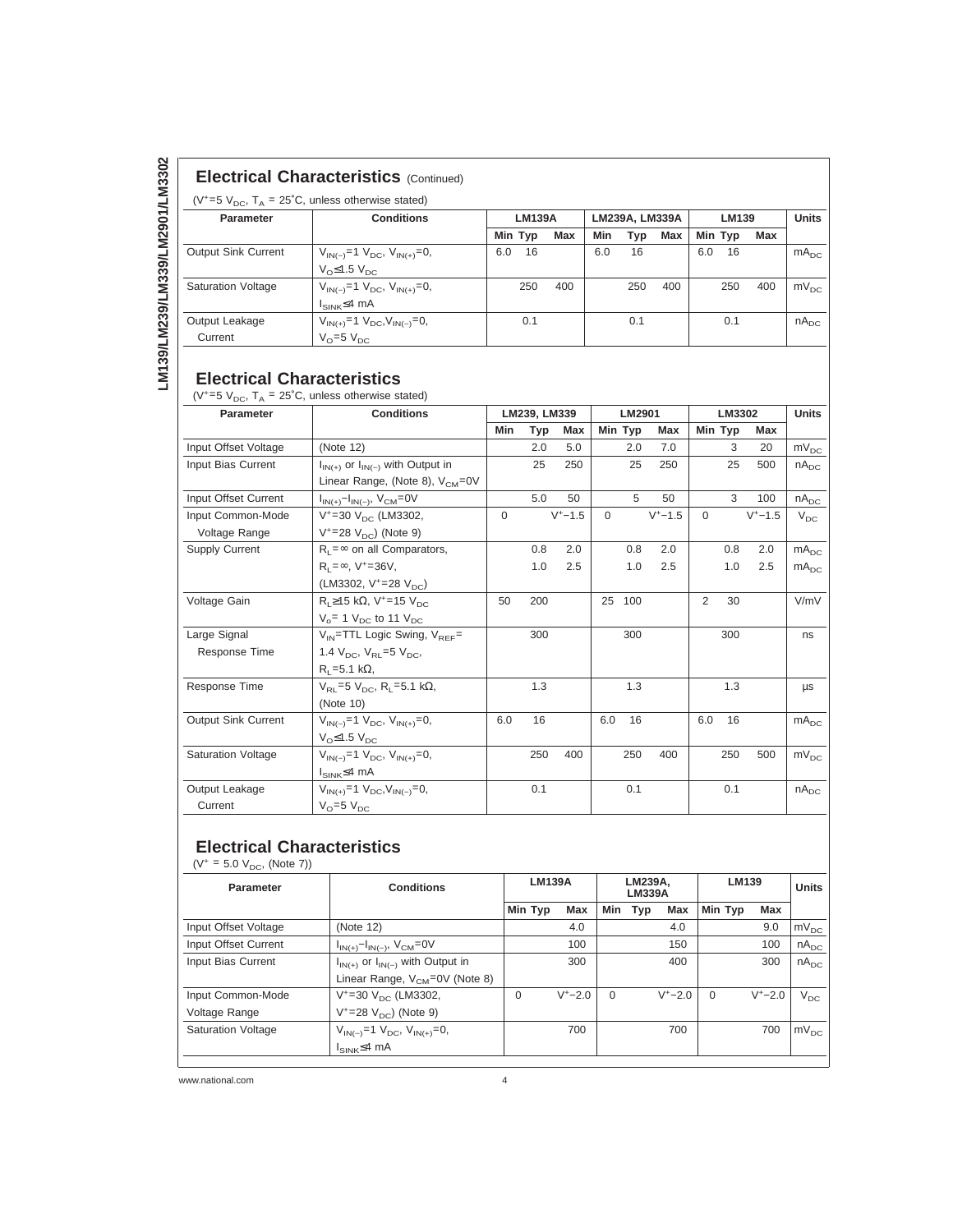| <b>Parameter</b>                                                                                                                                                                                                                                                                          |            | <b>Conditions</b>                                                                                                                                                                                                                                                                                                                                                                                                                                                                                                                                                                                                                                                                                                                                                                                                                                                                                                                                                                                                                                                                                                                                                                                                                                                                                                                                                                                                                                                                                                                                                                                                                                                                                                                                                                                                                                                                                                                                                                                                                                                                                                                                                                                                                                                                                                                                                                                                                                                                                                                                                                                                                                                                                                                                                                                                                                                                                                                                                                                                                                                                                                                                                                                                                                                                                                                                  |     | <b>LM139A</b>     |  |     |            | LM239A,<br><b>LM339A</b> |             | LM139                              |         |             | Units        |
|-------------------------------------------------------------------------------------------------------------------------------------------------------------------------------------------------------------------------------------------------------------------------------------------|------------|----------------------------------------------------------------------------------------------------------------------------------------------------------------------------------------------------------------------------------------------------------------------------------------------------------------------------------------------------------------------------------------------------------------------------------------------------------------------------------------------------------------------------------------------------------------------------------------------------------------------------------------------------------------------------------------------------------------------------------------------------------------------------------------------------------------------------------------------------------------------------------------------------------------------------------------------------------------------------------------------------------------------------------------------------------------------------------------------------------------------------------------------------------------------------------------------------------------------------------------------------------------------------------------------------------------------------------------------------------------------------------------------------------------------------------------------------------------------------------------------------------------------------------------------------------------------------------------------------------------------------------------------------------------------------------------------------------------------------------------------------------------------------------------------------------------------------------------------------------------------------------------------------------------------------------------------------------------------------------------------------------------------------------------------------------------------------------------------------------------------------------------------------------------------------------------------------------------------------------------------------------------------------------------------------------------------------------------------------------------------------------------------------------------------------------------------------------------------------------------------------------------------------------------------------------------------------------------------------------------------------------------------------------------------------------------------------------------------------------------------------------------------------------------------------------------------------------------------------------------------------------------------------------------------------------------------------------------------------------------------------------------------------------------------------------------------------------------------------------------------------------------------------------------------------------------------------------------------------------------------------------------------------------------------------------------------------------------------------|-----|-------------------|--|-----|------------|--------------------------|-------------|------------------------------------|---------|-------------|--------------|
|                                                                                                                                                                                                                                                                                           |            |                                                                                                                                                                                                                                                                                                                                                                                                                                                                                                                                                                                                                                                                                                                                                                                                                                                                                                                                                                                                                                                                                                                                                                                                                                                                                                                                                                                                                                                                                                                                                                                                                                                                                                                                                                                                                                                                                                                                                                                                                                                                                                                                                                                                                                                                                                                                                                                                                                                                                                                                                                                                                                                                                                                                                                                                                                                                                                                                                                                                                                                                                                                                                                                                                                                                                                                                                    |     | Min Typ           |  | Max | Min        | <b>Typ</b>               | Max         |                                    | Min Typ | Max         |              |
| Output Leakage Current                                                                                                                                                                                                                                                                    |            | $V_{IN(+)}=1$ $V_{DC}$ , $V_{IN(-)}=0$ ,<br>$V_{\Omega}$ =30 $V_{\text{DC}}$ , (LM3302,<br>$V_{O} = 28 V_{DC}$                                                                                                                                                                                                                                                                                                                                                                                                                                                                                                                                                                                                                                                                                                                                                                                                                                                                                                                                                                                                                                                                                                                                                                                                                                                                                                                                                                                                                                                                                                                                                                                                                                                                                                                                                                                                                                                                                                                                                                                                                                                                                                                                                                                                                                                                                                                                                                                                                                                                                                                                                                                                                                                                                                                                                                                                                                                                                                                                                                                                                                                                                                                                                                                                                                     |     |                   |  | 1.0 |            |                          | 1.0         |                                    |         | 1.0         | $\mu A_{DC}$ |
| Differential Input Voltage                                                                                                                                                                                                                                                                |            | $\frac{C}{C}$ = $\frac{C}{C}$<br>Keep all $V_{IN}$ 's $\geq 0$ $V_{DC}$ (or $V^-$ ,<br>if used), (Note 11)                                                                                                                                                                                                                                                                                                                                                                                                                                                                                                                                                                                                                                                                                                                                                                                                                                                                                                                                                                                                                                                                                                                                                                                                                                                                                                                                                                                                                                                                                                                                                                                                                                                                                                                                                                                                                                                                                                                                                                                                                                                                                                                                                                                                                                                                                                                                                                                                                                                                                                                                                                                                                                                                                                                                                                                                                                                                                                                                                                                                                                                                                                                                                                                                                                         |     |                   |  | 36  |            |                          | 36          |                                    |         | 36          | $V_{DC}$     |
| <b>Electrical Characteristics</b><br>$(V^* = 5.0 V_{DC}$ , (Note 7))                                                                                                                                                                                                                      |            |                                                                                                                                                                                                                                                                                                                                                                                                                                                                                                                                                                                                                                                                                                                                                                                                                                                                                                                                                                                                                                                                                                                                                                                                                                                                                                                                                                                                                                                                                                                                                                                                                                                                                                                                                                                                                                                                                                                                                                                                                                                                                                                                                                                                                                                                                                                                                                                                                                                                                                                                                                                                                                                                                                                                                                                                                                                                                                                                                                                                                                                                                                                                                                                                                                                                                                                                                    |     |                   |  |     |            |                          |             |                                    |         |             |              |
| <b>Parameter</b>                                                                                                                                                                                                                                                                          |            | <b>Conditions</b>                                                                                                                                                                                                                                                                                                                                                                                                                                                                                                                                                                                                                                                                                                                                                                                                                                                                                                                                                                                                                                                                                                                                                                                                                                                                                                                                                                                                                                                                                                                                                                                                                                                                                                                                                                                                                                                                                                                                                                                                                                                                                                                                                                                                                                                                                                                                                                                                                                                                                                                                                                                                                                                                                                                                                                                                                                                                                                                                                                                                                                                                                                                                                                                                                                                                                                                                  |     | LM239, LM339      |  |     |            | LM2901                   |             | LM3302<br>Min<br><b>Typ</b><br>Max |         |             | Units        |
|                                                                                                                                                                                                                                                                                           |            |                                                                                                                                                                                                                                                                                                                                                                                                                                                                                                                                                                                                                                                                                                                                                                                                                                                                                                                                                                                                                                                                                                                                                                                                                                                                                                                                                                                                                                                                                                                                                                                                                                                                                                                                                                                                                                                                                                                                                                                                                                                                                                                                                                                                                                                                                                                                                                                                                                                                                                                                                                                                                                                                                                                                                                                                                                                                                                                                                                                                                                                                                                                                                                                                                                                                                                                                                    | Min | <b>Typ</b><br>Max |  | Min | <b>Typ</b> |                          | Max         |                                    |         |             |              |
| Input Offset Voltage                                                                                                                                                                                                                                                                      |            | (Note 12)                                                                                                                                                                                                                                                                                                                                                                                                                                                                                                                                                                                                                                                                                                                                                                                                                                                                                                                                                                                                                                                                                                                                                                                                                                                                                                                                                                                                                                                                                                                                                                                                                                                                                                                                                                                                                                                                                                                                                                                                                                                                                                                                                                                                                                                                                                                                                                                                                                                                                                                                                                                                                                                                                                                                                                                                                                                                                                                                                                                                                                                                                                                                                                                                                                                                                                                                          |     | 9.0               |  |     | 9          |                          | 15          |                                    |         | 40          | $mv_{DC}$    |
| Input Offset Current                                                                                                                                                                                                                                                                      |            | $I_{IN(+)} - I_{IN(-)}$ , V <sub>CM</sub> =0V                                                                                                                                                                                                                                                                                                                                                                                                                                                                                                                                                                                                                                                                                                                                                                                                                                                                                                                                                                                                                                                                                                                                                                                                                                                                                                                                                                                                                                                                                                                                                                                                                                                                                                                                                                                                                                                                                                                                                                                                                                                                                                                                                                                                                                                                                                                                                                                                                                                                                                                                                                                                                                                                                                                                                                                                                                                                                                                                                                                                                                                                                                                                                                                                                                                                                                      |     | 150               |  |     | 50         |                          | 200         |                                    |         | 300         | $nA_{DC}$    |
| Input Bias Current                                                                                                                                                                                                                                                                        |            | $I_{IN(+)}$ or $I_{IN(-)}$ with Output in<br>Linear Range, V <sub>CM</sub> =0V (Note                                                                                                                                                                                                                                                                                                                                                                                                                                                                                                                                                                                                                                                                                                                                                                                                                                                                                                                                                                                                                                                                                                                                                                                                                                                                                                                                                                                                                                                                                                                                                                                                                                                                                                                                                                                                                                                                                                                                                                                                                                                                                                                                                                                                                                                                                                                                                                                                                                                                                                                                                                                                                                                                                                                                                                                                                                                                                                                                                                                                                                                                                                                                                                                                                                                               |     | 400               |  |     | 200        |                          | 500         |                                    |         | 1000        | $nA_{DC}$    |
| Input Common-Mode                                                                                                                                                                                                                                                                         | $V_{DC}$   | $V^+ = 30$ V <sub>DC</sub> (LM3302, V <sup>+</sup> =28)                                                                                                                                                                                                                                                                                                                                                                                                                                                                                                                                                                                                                                                                                                                                                                                                                                                                                                                                                                                                                                                                                                                                                                                                                                                                                                                                                                                                                                                                                                                                                                                                                                                                                                                                                                                                                                                                                                                                                                                                                                                                                                                                                                                                                                                                                                                                                                                                                                                                                                                                                                                                                                                                                                                                                                                                                                                                                                                                                                                                                                                                                                                                                                                                                                                                                            |     | $V^+ - 2.0$       |  | 0   |            |                          | $V^+ - 2.0$ | 0                                  |         | $V^+ - 2.0$ | $V_{DC}$     |
| Voltage Range                                                                                                                                                                                                                                                                             |            | (Note 9)                                                                                                                                                                                                                                                                                                                                                                                                                                                                                                                                                                                                                                                                                                                                                                                                                                                                                                                                                                                                                                                                                                                                                                                                                                                                                                                                                                                                                                                                                                                                                                                                                                                                                                                                                                                                                                                                                                                                                                                                                                                                                                                                                                                                                                                                                                                                                                                                                                                                                                                                                                                                                                                                                                                                                                                                                                                                                                                                                                                                                                                                                                                                                                                                                                                                                                                                           |     |                   |  |     |            |                          |             |                                    |         |             |              |
| <b>Saturation Voltage</b>                                                                                                                                                                                                                                                                 |            | $V_{IN(-)}=1 V_{DC}, V_{IN(+)}=0,$<br>$I_{\text{SINK}} \leq 4 \text{ mA}$                                                                                                                                                                                                                                                                                                                                                                                                                                                                                                                                                                                                                                                                                                                                                                                                                                                                                                                                                                                                                                                                                                                                                                                                                                                                                                                                                                                                                                                                                                                                                                                                                                                                                                                                                                                                                                                                                                                                                                                                                                                                                                                                                                                                                                                                                                                                                                                                                                                                                                                                                                                                                                                                                                                                                                                                                                                                                                                                                                                                                                                                                                                                                                                                                                                                          |     | 700               |  |     | 400        |                          | 700         |                                    |         | 700         | $mV_{DC}$    |
| Output Leakage Current                                                                                                                                                                                                                                                                    | $V_{DC}$ ) | $V_{IN(+)=}1 V_{DC}$ , $V_{IN(-)}=0$ ,<br>$V_{O} = 30 V_{DC}$ , (LM3302, $V_{O} = 28$                                                                                                                                                                                                                                                                                                                                                                                                                                                                                                                                                                                                                                                                                                                                                                                                                                                                                                                                                                                                                                                                                                                                                                                                                                                                                                                                                                                                                                                                                                                                                                                                                                                                                                                                                                                                                                                                                                                                                                                                                                                                                                                                                                                                                                                                                                                                                                                                                                                                                                                                                                                                                                                                                                                                                                                                                                                                                                                                                                                                                                                                                                                                                                                                                                                              |     | 1.0               |  |     |            |                          | 1.0         |                                    |         | 1.0         | $\mu A_{DC}$ |
| Differential Input Voltage                                                                                                                                                                                                                                                                |            | Keep all $V_{IN}$ 's $\geq 0$ $V_{DC}$ (or $V^-$ ,<br>if used), (Note 11)                                                                                                                                                                                                                                                                                                                                                                                                                                                                                                                                                                                                                                                                                                                                                                                                                                                                                                                                                                                                                                                                                                                                                                                                                                                                                                                                                                                                                                                                                                                                                                                                                                                                                                                                                                                                                                                                                                                                                                                                                                                                                                                                                                                                                                                                                                                                                                                                                                                                                                                                                                                                                                                                                                                                                                                                                                                                                                                                                                                                                                                                                                                                                                                                                                                                          |     | 36                |  |     |            |                          | 36          |                                    |         | 28          | $V_{DC}$     |
| mW), provided the output transistors are allowed to saturate.<br>greater than -0.3 V <sub>DC</sub> (at 25°)C.<br>no loading change exists on the reference or input lines.<br>acteristics section.<br>if used) (at $25^{\circ}$ C).<br>For LM3302, $V^+$ from 5 $V_{DC}$ to 28 $V_{DC}$ . |            | Note 4: For operating at high temperatures, the LM339/LM339A, LM2901, LM3302 must be derated based on a 125°C maximum junction temperature and a thermal<br>resistance of 95°C/W which applies for the device soldered in a printed circuit board, operating in a still air ambient. The LM239 and LM139 must be derated based<br>on a 150°C maximum junction temperature. The low bias dissipation and the "ON-OFF" characteristic of the outputs keeps the chip dissipation very small (P <sub>D</sub> ≤100<br>Note 5: Short circuits from the output to V <sup>+</sup> can cause excessive heating and eventual destruction. When considering short circuits to ground, the maximum output<br>current is approximately 20 mA independent of the magnitude of V <sup>+</sup> .<br>Note 6: This input current will only exist when the voltage at any of the input leads is driven negative. It is due to the collector-base junction of the input PNP tran-<br>sistors becoming forward biased and thereby acting as input diode clamps. In addition to this diode action, there is also lateral NPN parasitic transistor action on the<br>IC chip. This transistor action can cause the output voltages of the comparators to go to the V <sup>+</sup> voltage level (or to ground for a large overdrive) for the time duration<br>that an input is driven negative. This is not destructive and normal output states will re-establish when the input voltage, which was negative, again returns to a value<br>Note 7: These specifications are limited to -55°C≤TA≤+125°C, for the LM139/LM139A. With the LM239/LM239A, all temperature specifications are limited to<br>-25°C≤T <sub>A</sub> ≤+85°C, the LM339/LM339A temperature specifications are limited to 0°C≤T <sub>A</sub> ≤+70°C, and the LM2901, LM3302 temperature range is -40°C≤T <sub>A</sub> ≤+85°C.<br>Note 8: The direction of the input current is out of the IC due to the PNP input stage. This current is essentially constant, independent of the state of the output so<br>Note 9: The input common-mode voltage or either input signal voltage should not be allowed to go negative by more than 0.3V. The upper end of the common-mode<br>voltage range is V <sup>+</sup> -1.5V at 25°C, but either or both inputs can go to +30 V <sub>DC</sub> without damage (25V for LM3302), independent of the magnitude of V <sup>+</sup> .<br>Note 10: The response time specified is a 100 mV input step with 5 mV overdrive. For larger overdrive signals 300 ns can be obtained, see typical performance char-<br>Note 11: Positive excursions of input voltage may exceed the power supply level. As long as the other voltage remains within the common-mode range, the com-<br>parator will provide a proper output state. The low input voltage state must not be less than $-0.3\ V_{DC}$ (or 0.3 V <sub>DC</sub> below the magnitude of the negative power supply,<br>Note 12: At output switch point, $V_0 \cong 1.4 V_{DC}$ , R <sub>S</sub> =0 $\Omega$ with V <sup>+</sup> from 5 V <sub>DC</sub> to 30 V <sub>DC</sub> ; and over the full input common-mode range (0 V <sub>DC</sub> to V <sup>+</sup> -1.5 V <sub>DC</sub> ), at 25°C.<br>Note 13: Refer to RETS139AX for LM139A military specifications and to RETS139X for LM139 military specifications. |     |                   |  |     |            |                          |             |                                    |         |             |              |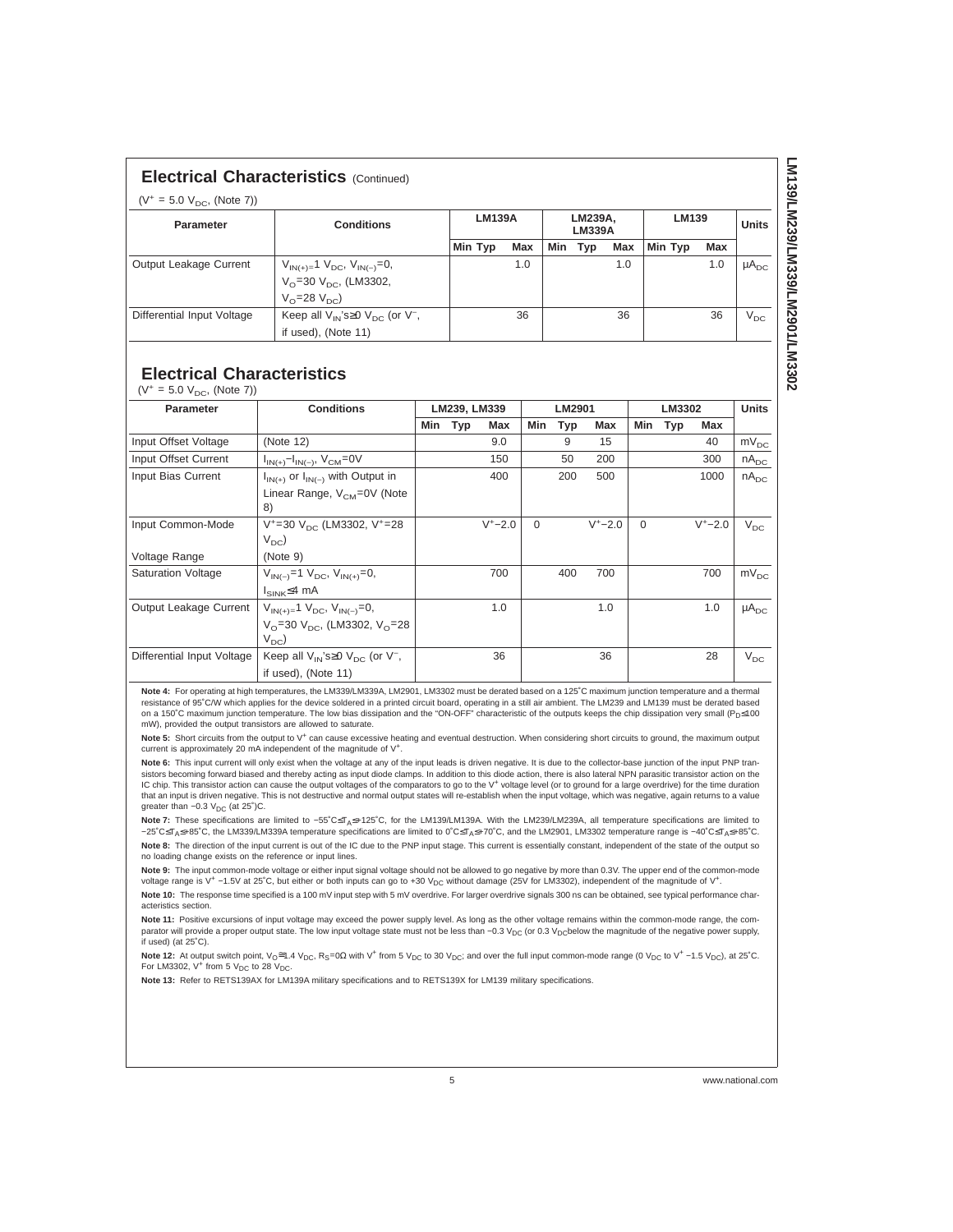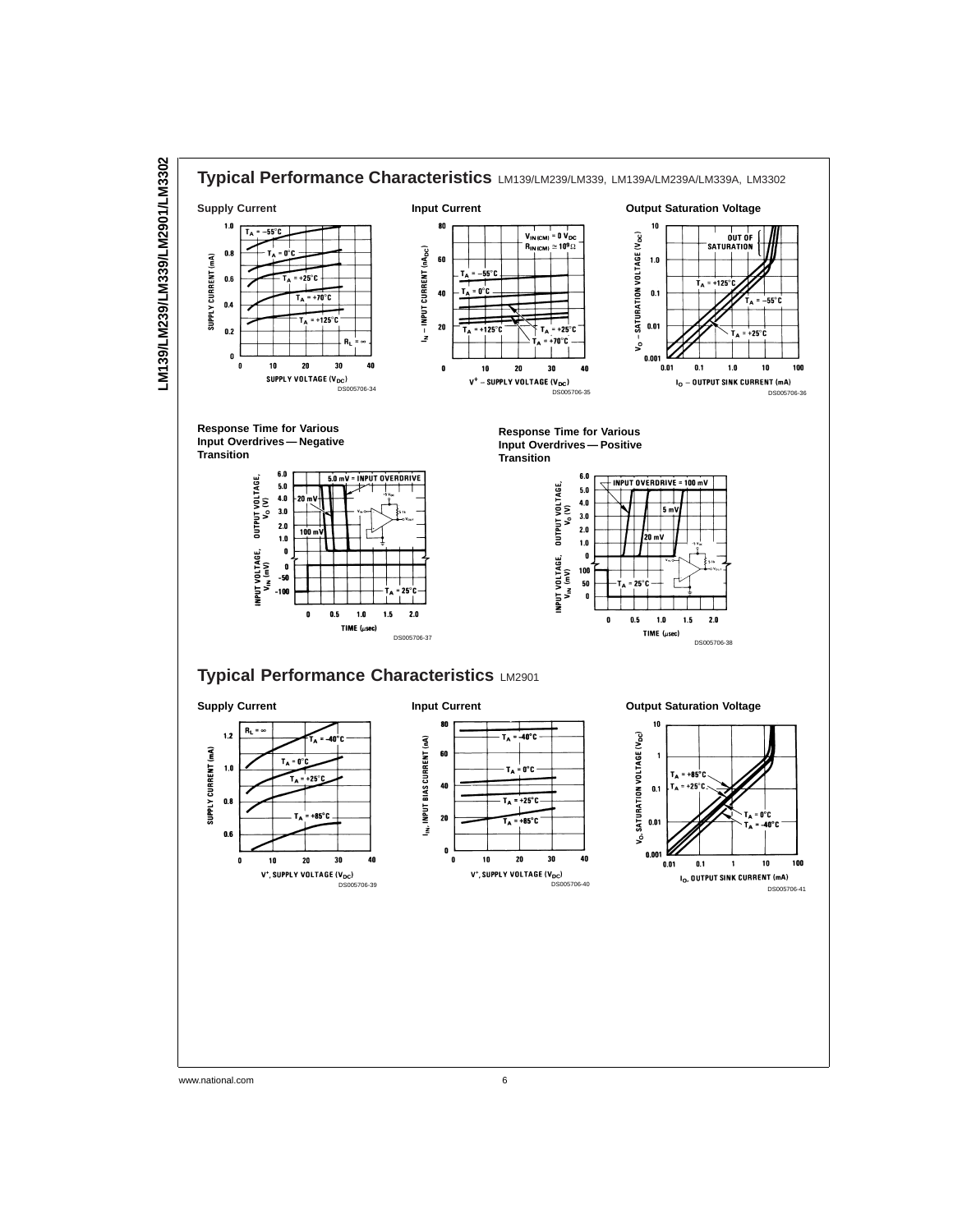





#### **Application Hints**

The LM139 series are high gain, wide bandwidth devices which, like most comparators, can easily oscillate if the output lead is inadvertently allowed to capacitively couple to the inputs via stray capacitance. This shows up only during the output voltage transition intervals as the comparator changes states. Power supply bypassing is not required to solve this problem. Standard PC board layout is helpful as it reduces stray input-output coupling. Reducing this input resistors to  $< 10 \text{ k}\Omega$  reduces the feedback signal levels and finally, adding even a small amount (1 to 10 mV) of positive feedback (hysteresis) causes such a rapid transition that oscillations due to stray feedback are not possible. Simply socketing the IC and attaching resistors to the pins will cause input-output oscillations during the small transition intervals unless hysteresis is used. If the input signal is a pulse waveform, with relatively fast rise and fall times, hysteresis is not required.

All pins of any unused comparators should be tied to the negative supply.

The bias network of the LM139 series establishes a drain current which is independent of the magnitude of the power supply voltage over the range of from  $2 \text{ V}_{\text{DC}}$  to 30  $\text{V}_{\text{DC}}$ .

It is usually unnecessary to use a bypass capacitor across the power supply line.

### **Typical Applications**  $(V^* = 5.0 V_{DC})$

The differential input voltage may be larger than V<sup>+</sup> without damaging the device. Protection should be provided to prevent the input voltages from going negative more than −0.3  $V_{DC}$  (at 25°C). An input clamp diode can be used as shown in the applications section.

The output of the LM139 series is the uncommitted collector of a grounded-emitter NPN output transistor. Many collectors can be tied together to provide an output OR'ing function. An output pull-up resistor can be connected to any available power supply voltage within the permitted supply voltage range and there is no restriction on this voltage due to the magnitude of the voltage which is applied to the V<sup>+</sup> terminal of the LM139A package. The output can also be used as a simple SPST switch to ground (when a pull-up resistor is not used). The amount of current which the output device can sink is limited by the drive available (which is independent of V+ ) and the β of this device. When the maximum current limit is reached (approximately 16 mA), the output transistor will come out of saturation and the output voltage will rise very rapidly. The output saturation voltage is limited by the approximately 60 $\Omega$  R<sub>SAT</sub> of the output transistor. The low offset voltage of the output transistor (1 mV) allows the output to clamp essentially to ground level for small load currents.

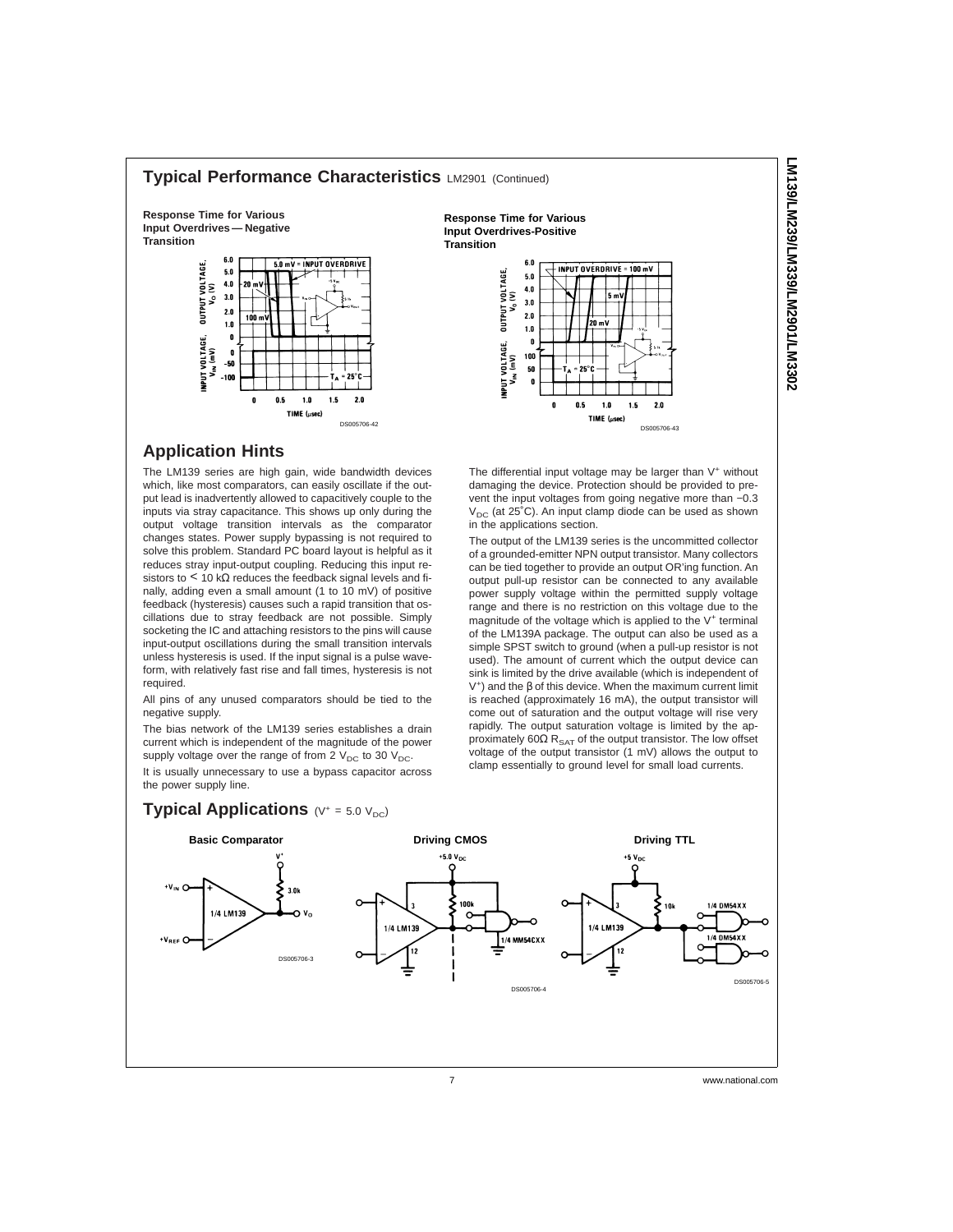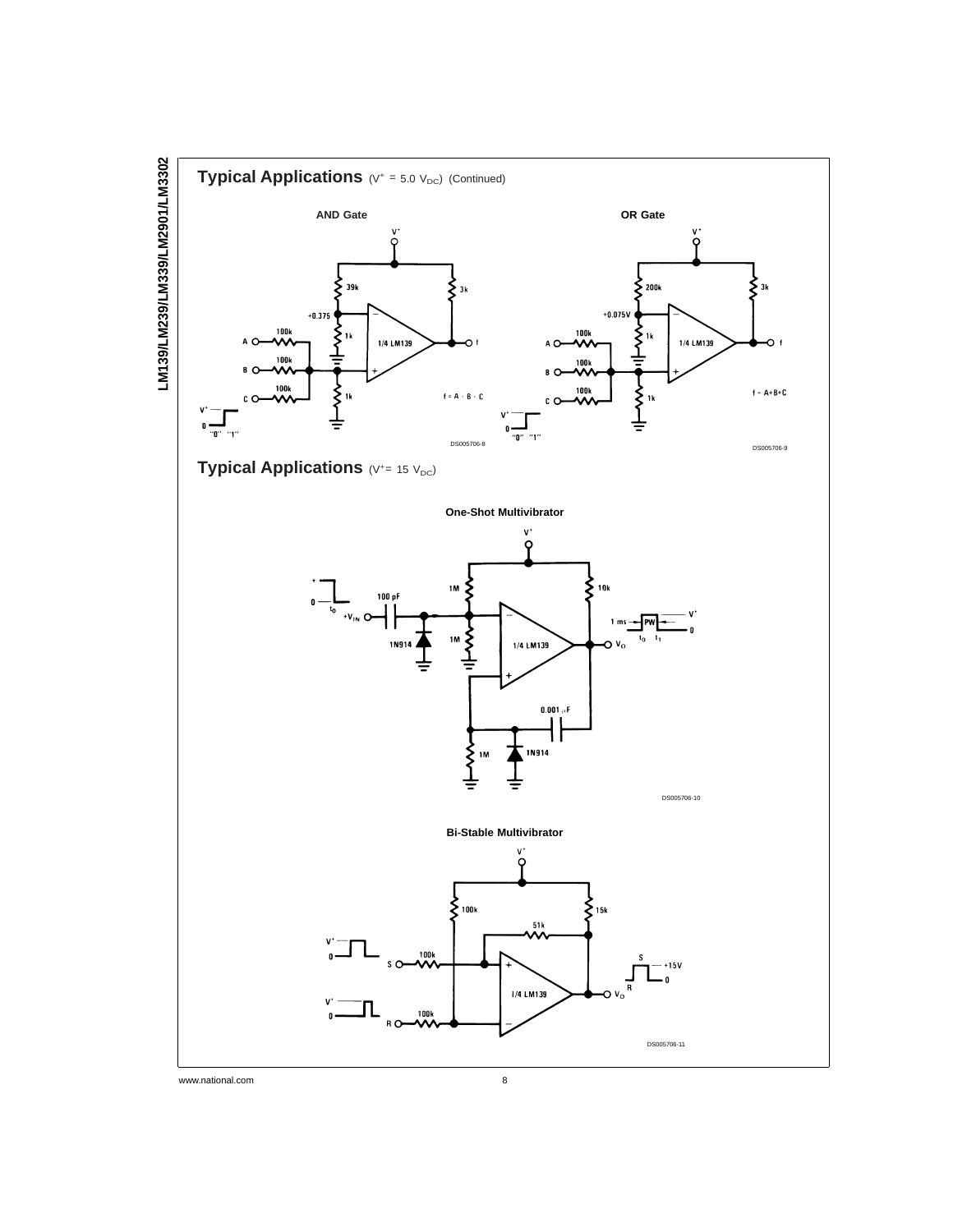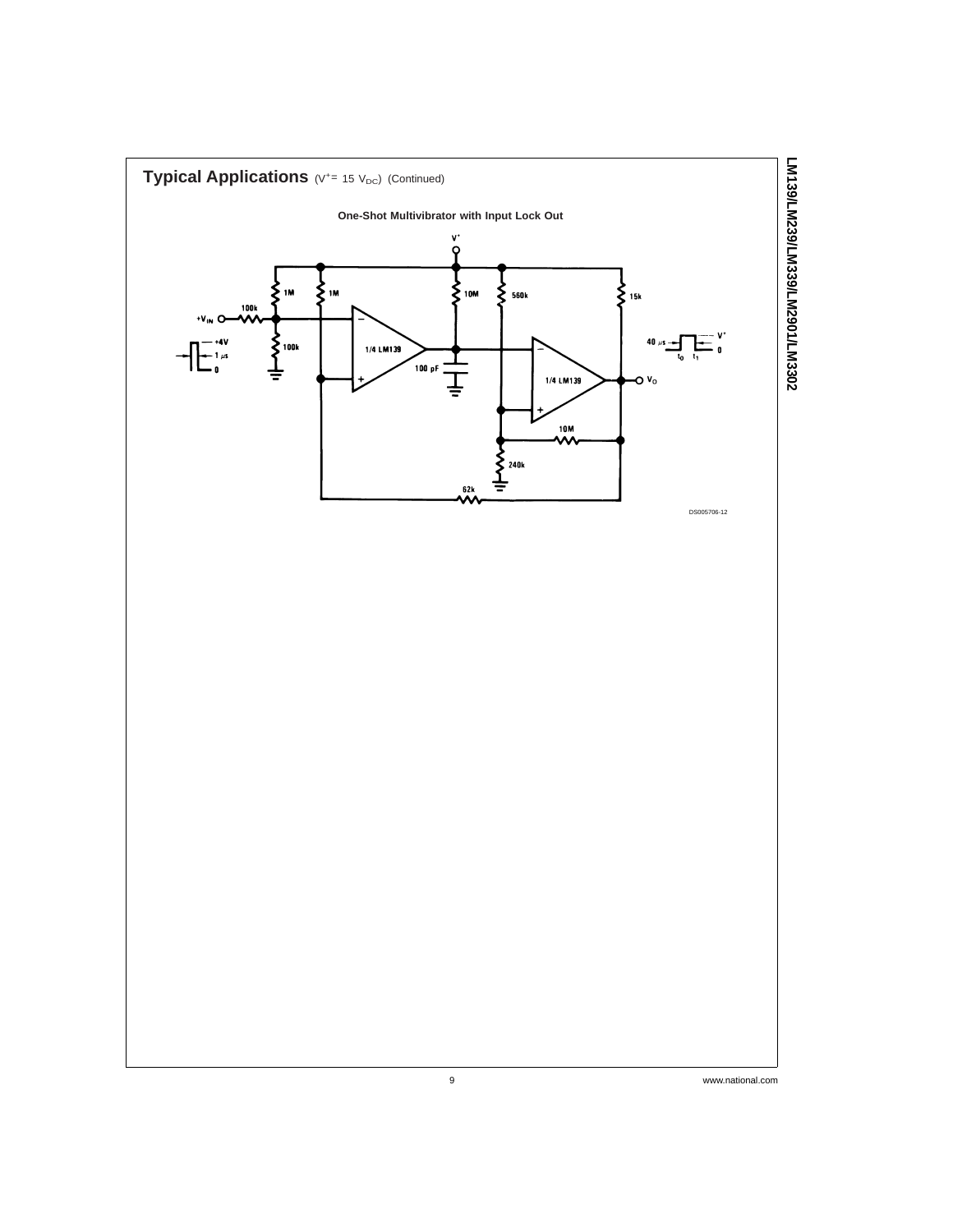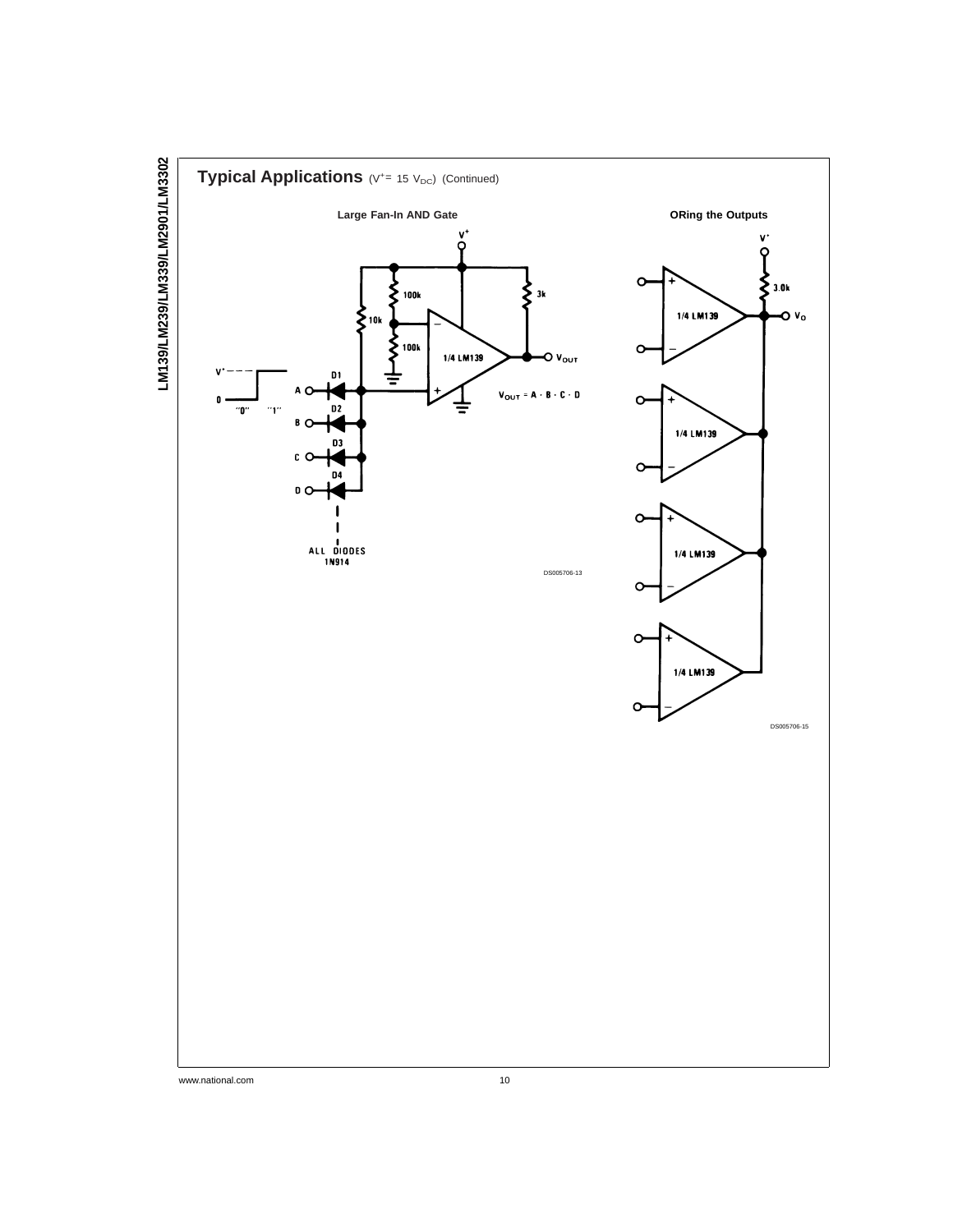

LM139/LM239/LM239/LM2901/LM3302 **LM139/LM239/LM339/LM2901/LM3302**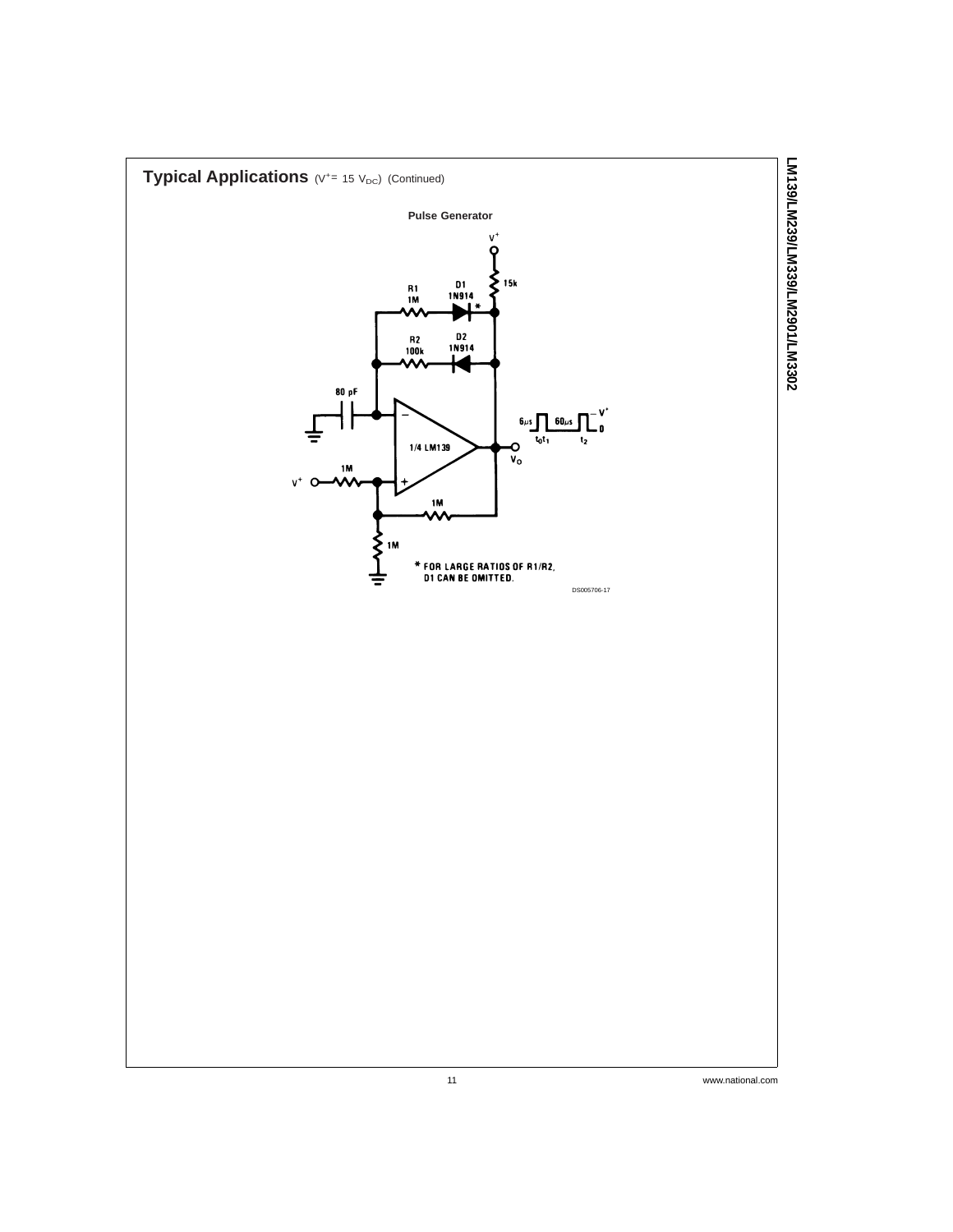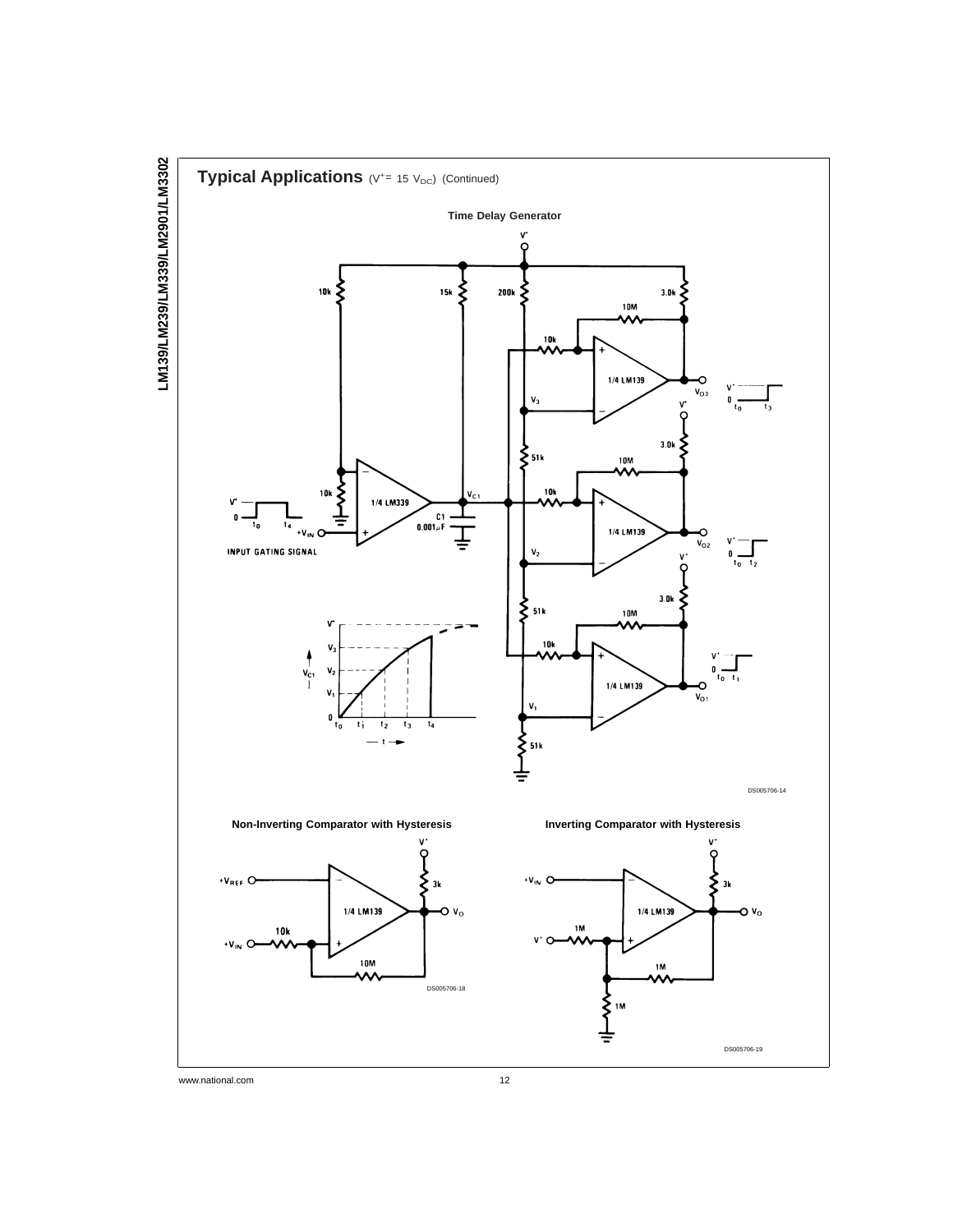

LM139/LM239/LM339/LM2901/LM3302 **LM139/LM239/LM339/LM2901/LM3302**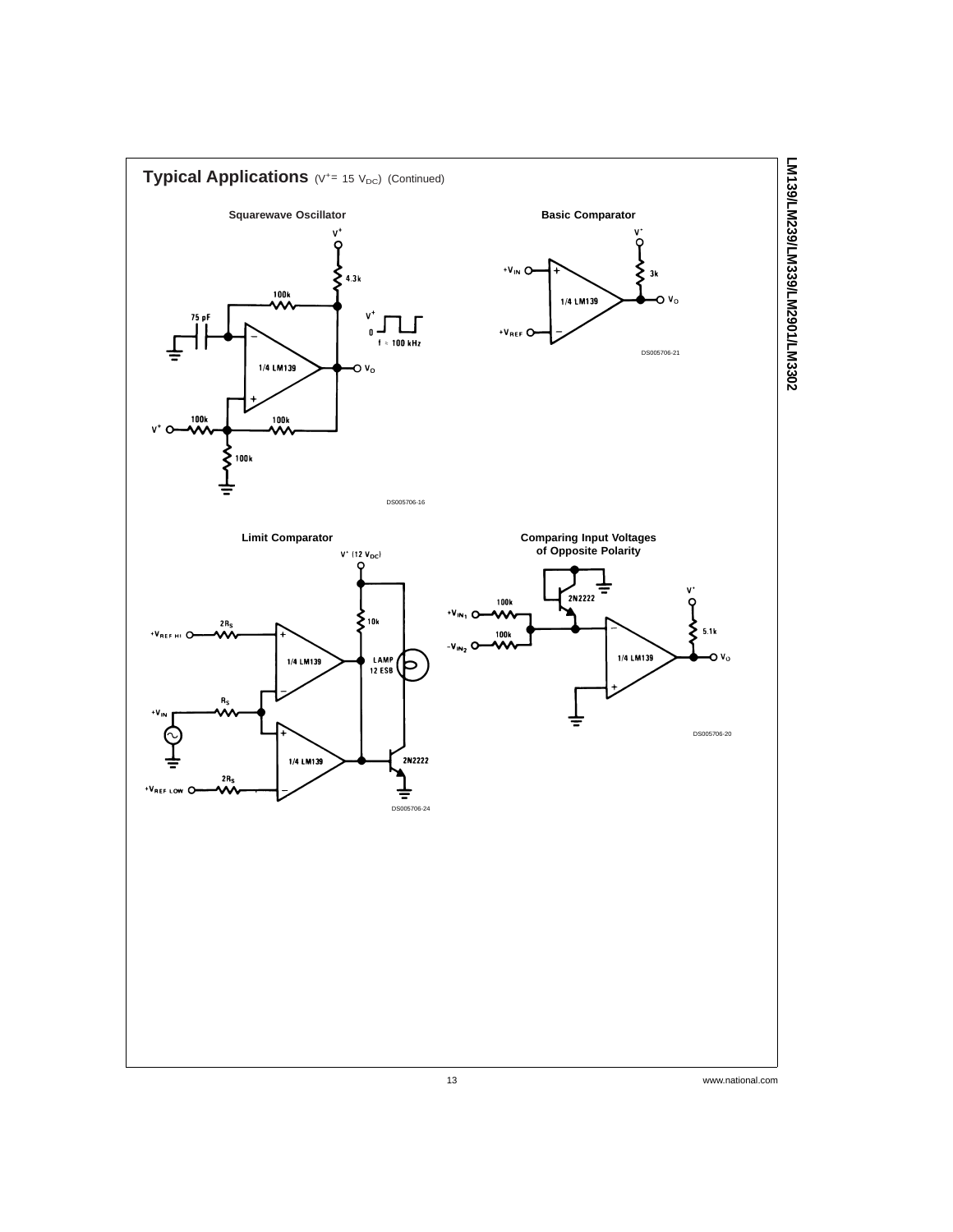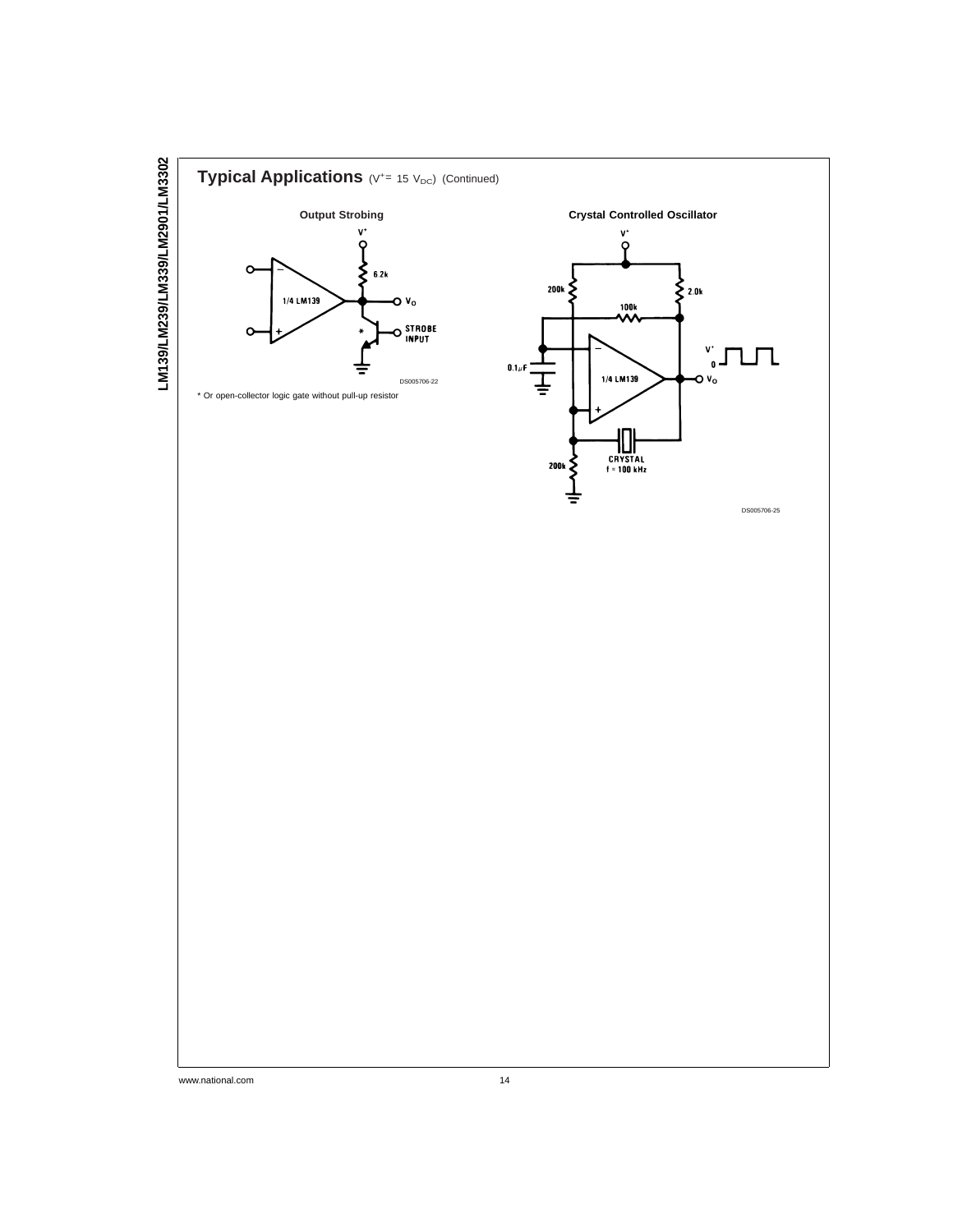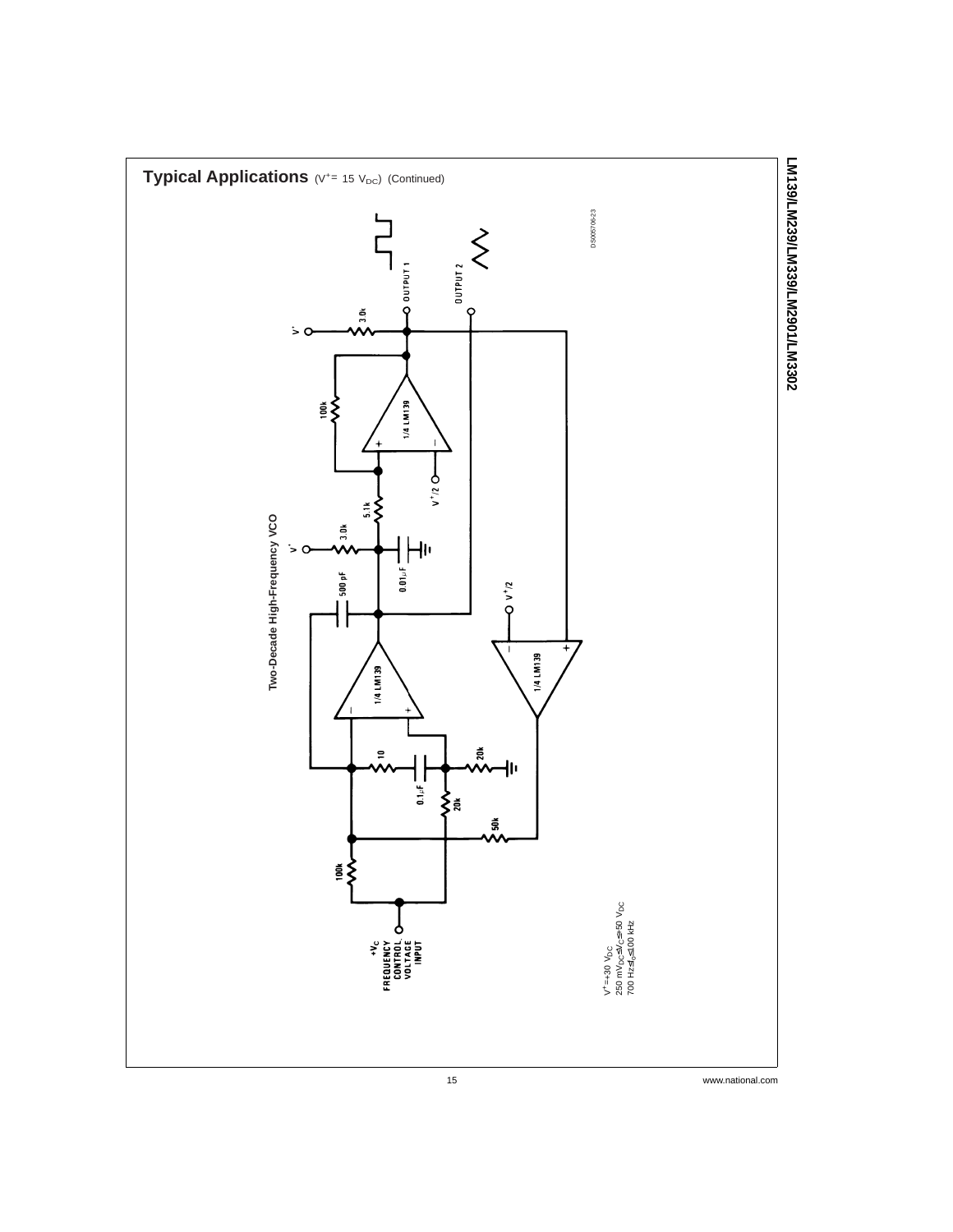

Split-Supply Applications (V<sup>+</sup>=+15 V<sub>DC</sub> and V<sup>-</sup>=−15 V<sub>DC</sub>)

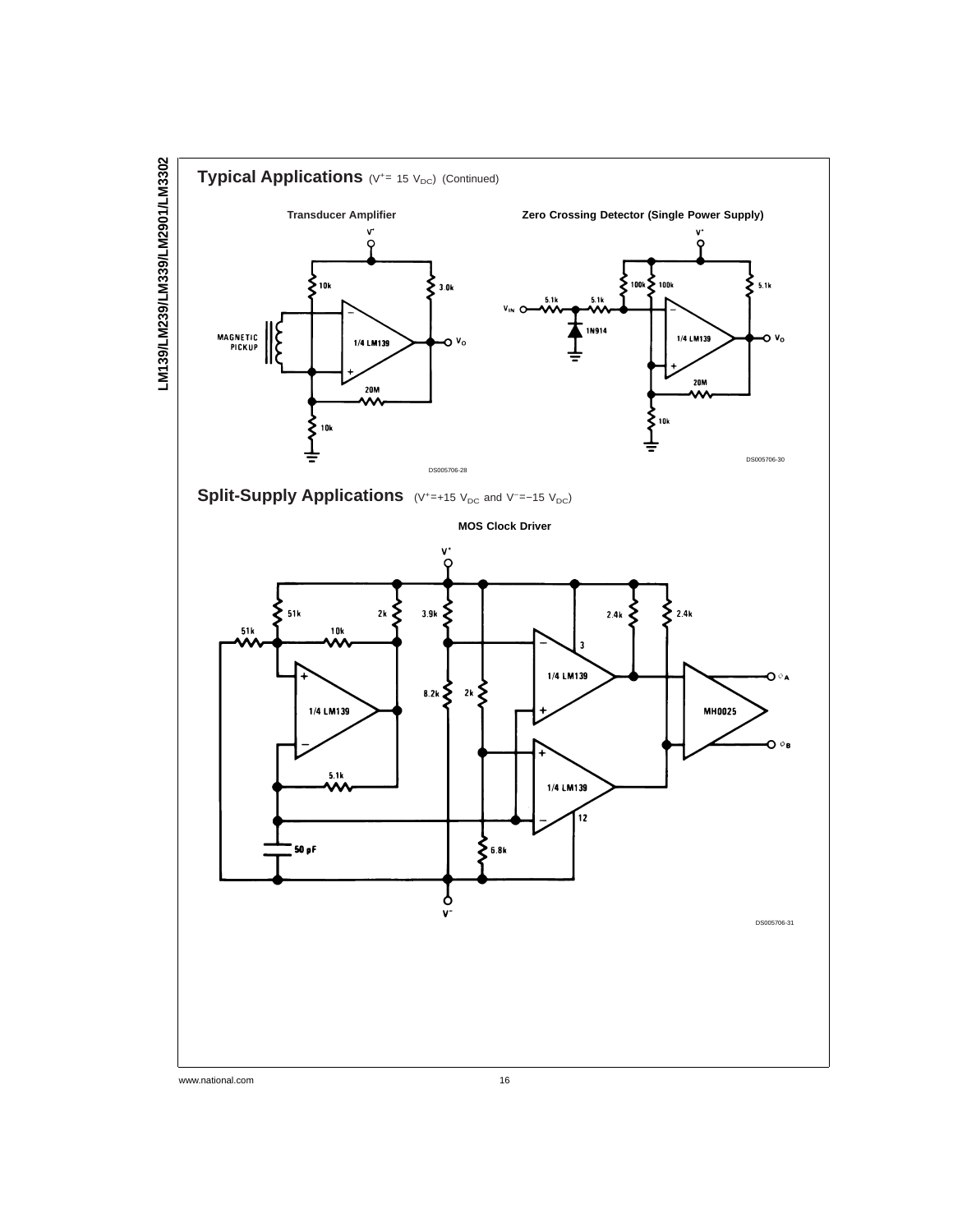

LM139/LM239/LM339/LM2901/LM3302 **LM139/LM239/LM339/LM2901/LM3302**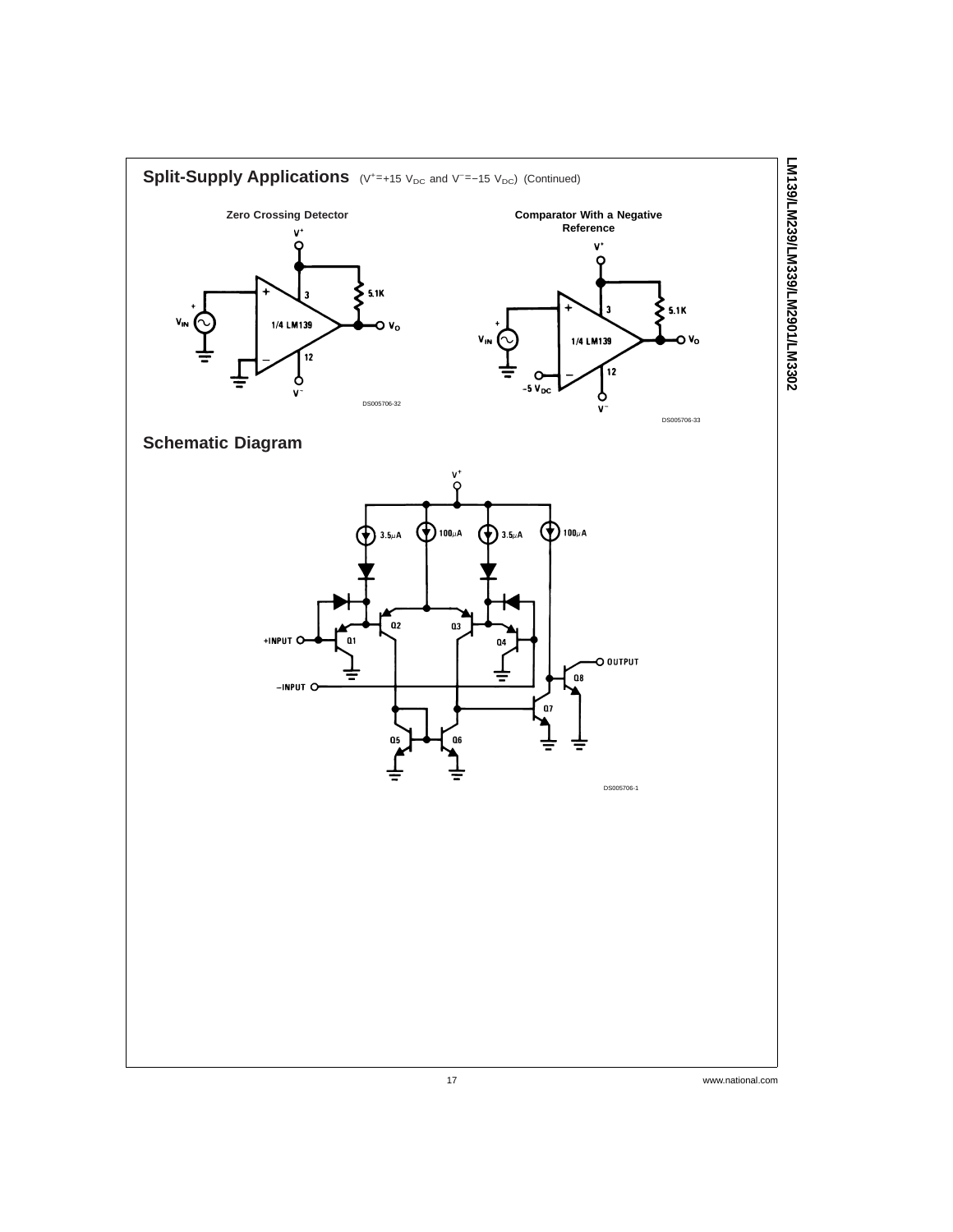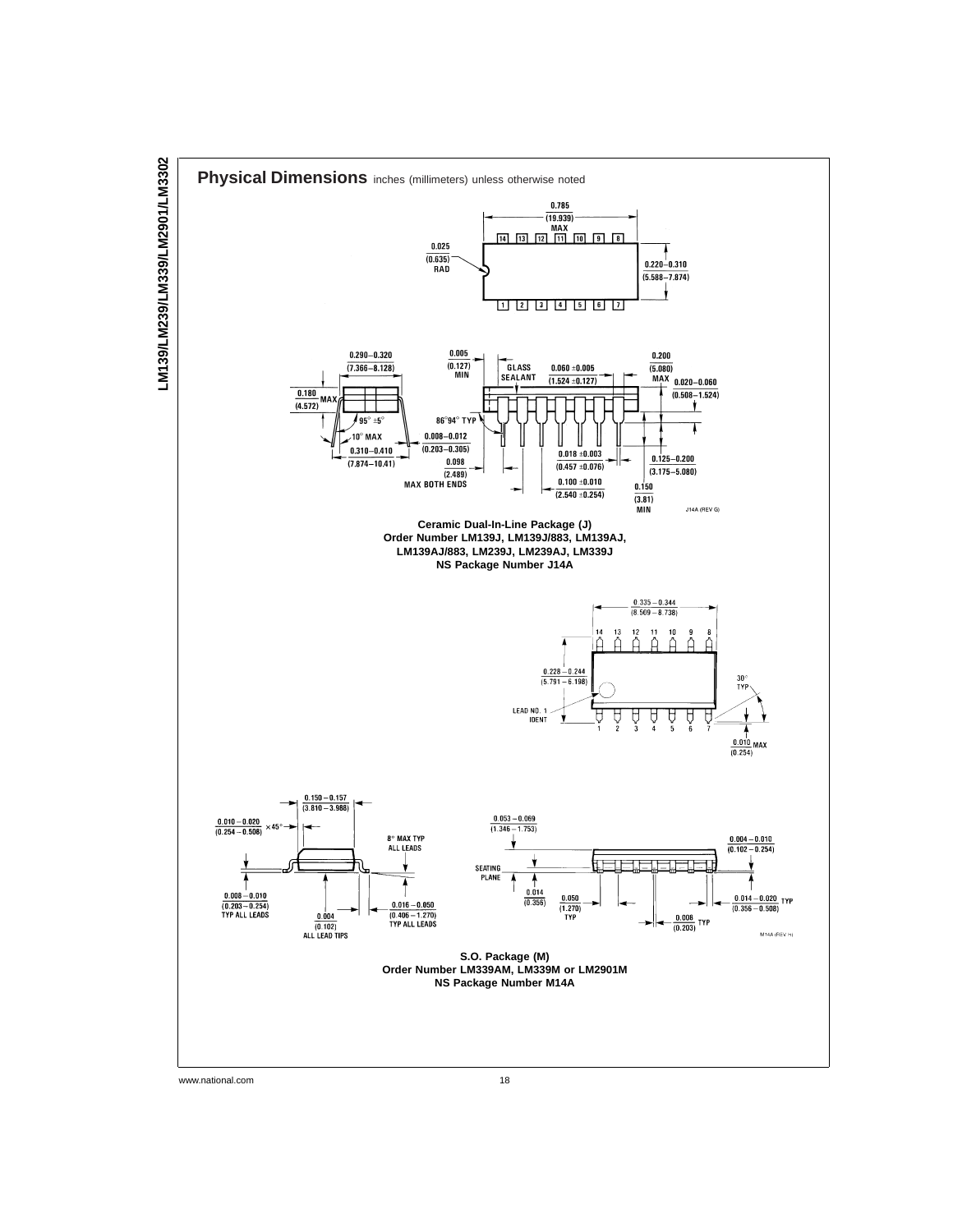

LM139/LM239/LM339/LM2901/LM3302 **LM139/LM239/LM339/LM2901/LM3302**